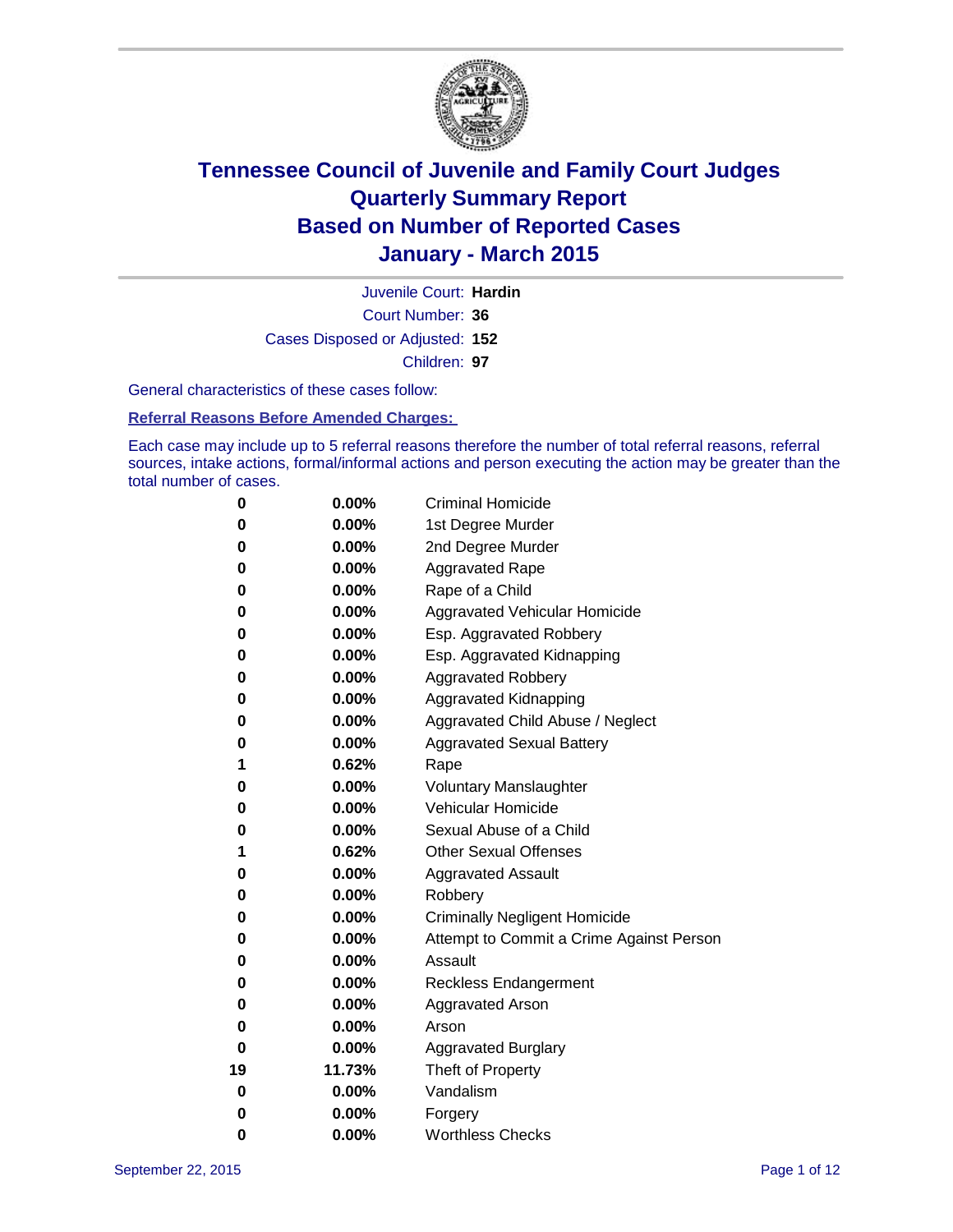

Court Number: **36** Juvenile Court: **Hardin** Cases Disposed or Adjusted: **152** Children: **97**

#### **Referral Reasons Before Amended Charges:**

Each case may include up to 5 referral reasons therefore the number of total referral reasons, referral sources, intake actions, formal/informal actions and person executing the action may be greater than the total number of cases.

| 0 | 0.00% | Illegal Possession / Fraudulent Use of Credit / Debit Cards |
|---|-------|-------------------------------------------------------------|
| 0 | 0.00% | <b>Burglary</b>                                             |
| 0 | 0.00% | Unauthorized Use of a Vehicle                               |
| 0 | 0.00% | <b>Cruelty to Animals</b>                                   |
| 0 | 0.00% | Sale of Controlled Substances                               |
| 1 | 0.62% | Other Drug Offenses                                         |
| 2 | 1.23% | <b>Possession of Controlled Substances</b>                  |
| 0 | 0.00% | <b>Criminal Attempt</b>                                     |
| 1 | 0.62% | Carrying Weapons on School Property                         |
| 0 | 0.00% | Unlawful Carrying / Possession of a Weapon                  |
| 0 | 0.00% | <b>Evading Arrest</b>                                       |
| 0 | 0.00% | Escape                                                      |
| 1 | 0.62% | Driving Under Influence (DUI)                               |
| 0 | 0.00% | Possession / Consumption of Alcohol                         |
| 0 | 0.00% | Resisting Stop, Frisk, Halt, Arrest or Search               |
| 0 | 0.00% | <b>Aggravated Criminal Trespass</b>                         |
| 0 | 0.00% | Harassment                                                  |
| 0 | 0.00% | Failure to Appear                                           |
| 0 | 0.00% | Filing a False Police Report                                |
| 0 | 0.00% | <b>Criminal Impersonation</b>                               |
| 8 | 4.94% | <b>Disorderly Conduct</b>                                   |
| 0 | 0.00% | <b>Criminal Trespass</b>                                    |
| 0 | 0.00% | <b>Public Intoxication</b>                                  |
| 0 | 0.00% | Gambling                                                    |
| 2 | 1.23% | <b>Traffic</b>                                              |
| 0 | 0.00% | <b>Local Ordinances</b>                                     |
| 0 | 0.00% | Violation of Wildlife Regulations                           |
| 8 | 4.94% | Contempt of Court                                           |
| 1 | 0.62% | Violation of Probation                                      |
| 0 | 0.00% | Violation of Aftercare                                      |
| 4 | 2.47% | <b>Unruly Behavior</b>                                      |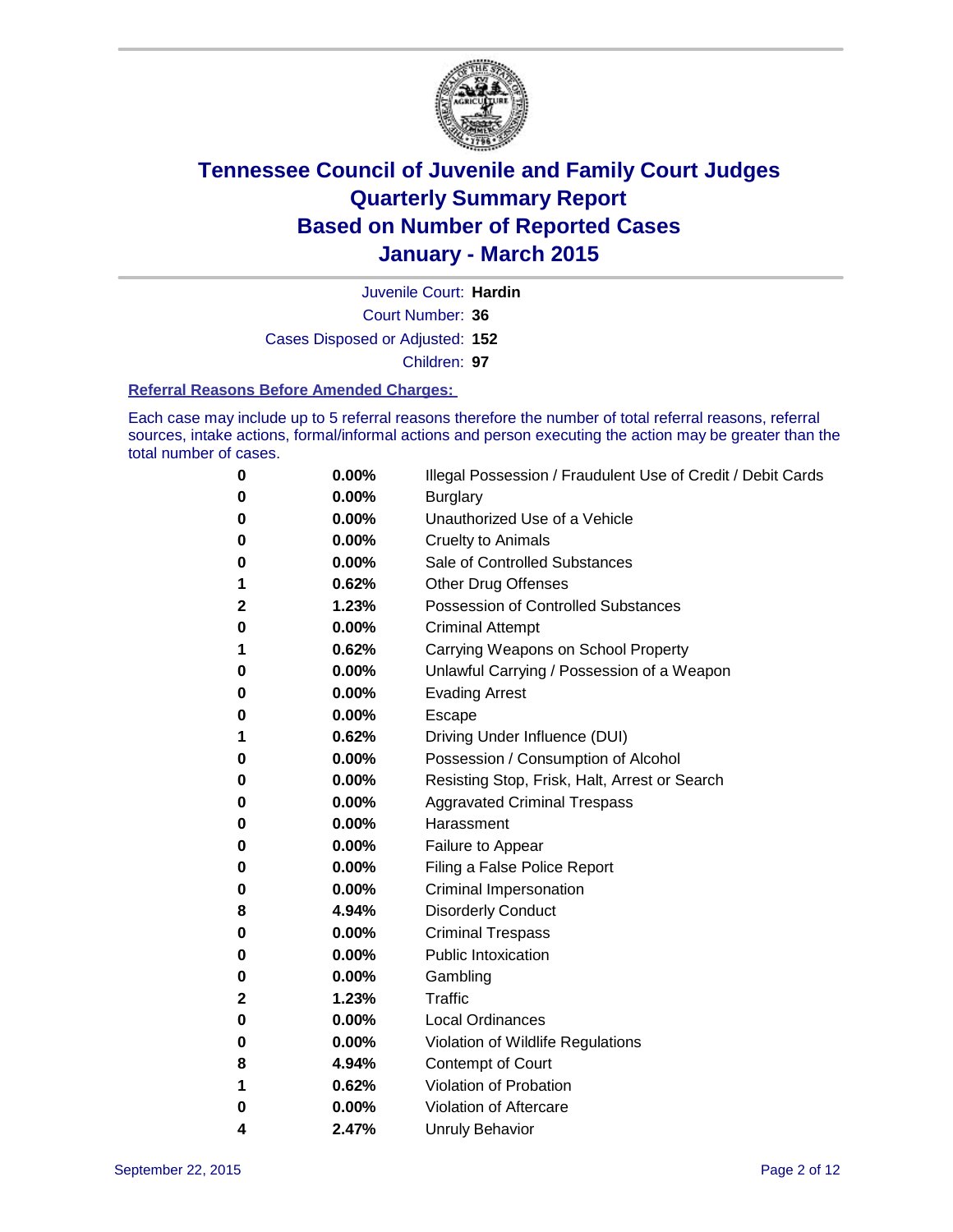

Court Number: **36** Juvenile Court: **Hardin** Cases Disposed or Adjusted: **152** Children: **97**

### **Referral Reasons Before Amended Charges:**

Each case may include up to 5 referral reasons therefore the number of total referral reasons, referral sources, intake actions, formal/informal actions and person executing the action may be greater than the total number of cases.

| 30  | 18.52%   | Truancy                                |
|-----|----------|----------------------------------------|
| 6   | 3.70%    | In-State Runaway                       |
| 0   | 0.00%    | Out-of-State Runaway                   |
| 13  | 8.02%    | Possession of Tobacco Products         |
| 0   | $0.00\%$ | Violation of a Valid Court Order       |
| 0   | $0.00\%$ | <b>Violation of Curfew</b>             |
| 0   | 0.00%    | Sexually Abused Child                  |
| 0   | 0.00%    | <b>Physically Abused Child</b>         |
| 0   | 0.00%    | Dependency / Neglect                   |
| 0   | 0.00%    | <b>Termination of Parental Rights</b>  |
| 0   | 0.00%    | <b>Violation of Pretrial Diversion</b> |
| 0   | 0.00%    | Violation of Informal Adjustment       |
| 56  | 34.57%   | <b>Judicial Review</b>                 |
| 0   | $0.00\%$ | <b>Administrative Review</b>           |
| 0   | 0.00%    | <b>Foster Care Review</b>              |
| 0   | 0.00%    | Custody                                |
| 0   | 0.00%    | Visitation                             |
| 0   | $0.00\%$ | Paternity / Legitimation               |
| 0   | 0.00%    | <b>Child Support</b>                   |
| 0   | 0.00%    | <b>Request for Medical Treatment</b>   |
| 0   | 0.00%    | <b>Consent to Marry</b>                |
| 8   | 4.94%    | Other                                  |
| 162 | 100.00%  | <b>Total Referrals</b>                 |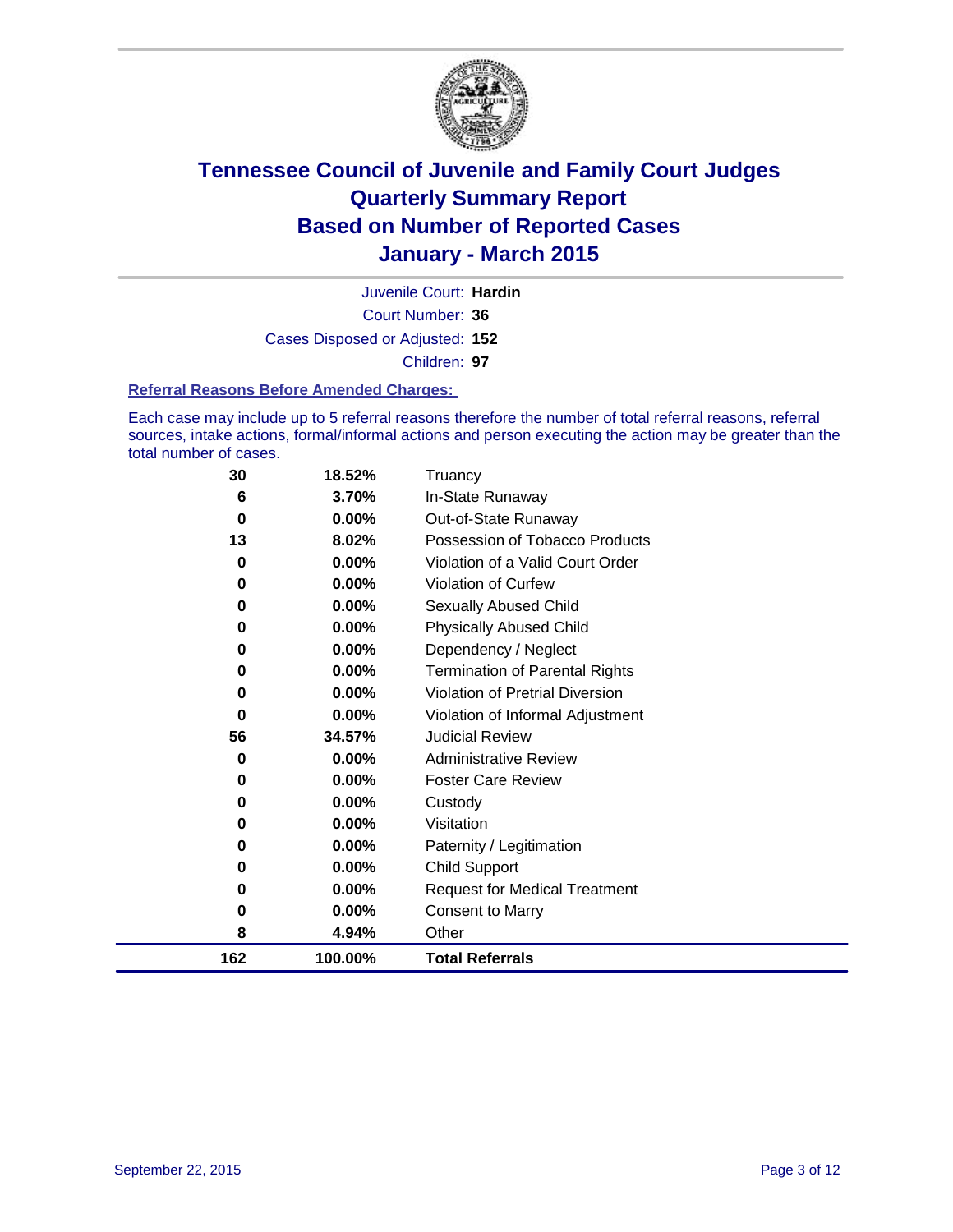

| Juvenile Court: Hardin          |  |
|---------------------------------|--|
| Court Number: 36                |  |
| Cases Disposed or Adjusted: 152 |  |
| Children: 97                    |  |

### **Referral Sources: 1**

| 162 | 100.00%  | <b>Total Referral Sources</b>     |
|-----|----------|-----------------------------------|
| 0   | $0.00\%$ | Other                             |
| 0   | $0.00\%$ | Unknown                           |
| 0   | $0.00\%$ | Hospital                          |
| 0   | 0.00%    | Child & Parent                    |
|     | 0.62%    | Victim                            |
| 0   | 0.00%    | <b>Other Court</b>                |
| 0   | $0.00\%$ | Social Agency                     |
| 65  | 40.12%   | <b>Court Staff</b>                |
| 0   | $0.00\%$ | <b>District Attorney's Office</b> |
| 0   | $0.00\%$ | <b>Other State Department</b>     |
|     | 0.62%    | <b>DCS</b>                        |
| 0   | $0.00\%$ | <b>CSA</b>                        |
| 52  | 32.10%   | School                            |
| 0   | 0.00%    | Self                              |
| 1   | 0.62%    | Relatives                         |
| 8   | 4.94%    | Parents                           |
| 34  | 20.99%   | Law Enforcement                   |

### **Age of Child at Referral: 2**

| 97 | 100.00%  | <b>Total Child Count</b> |
|----|----------|--------------------------|
| 0  | $0.00\%$ | <b>Unknown</b>           |
| 0  | $0.00\%$ | Ages 19 and Over         |
| 21 | 21.65%   | Ages 17 through 18       |
| 46 | 47.42%   | Ages 15 through 16       |
| 16 | 16.49%   | Ages 13 through 14       |
| 6  | 6.19%    | Ages 11 through 12       |
| 8  | 8.25%    | Ages 10 and Under        |
|    |          |                          |

<sup>1</sup> If different than number of Referral Reasons (162), verify accuracy of your court's data.

One child could be counted in multiple categories, verify accuracy of your court's data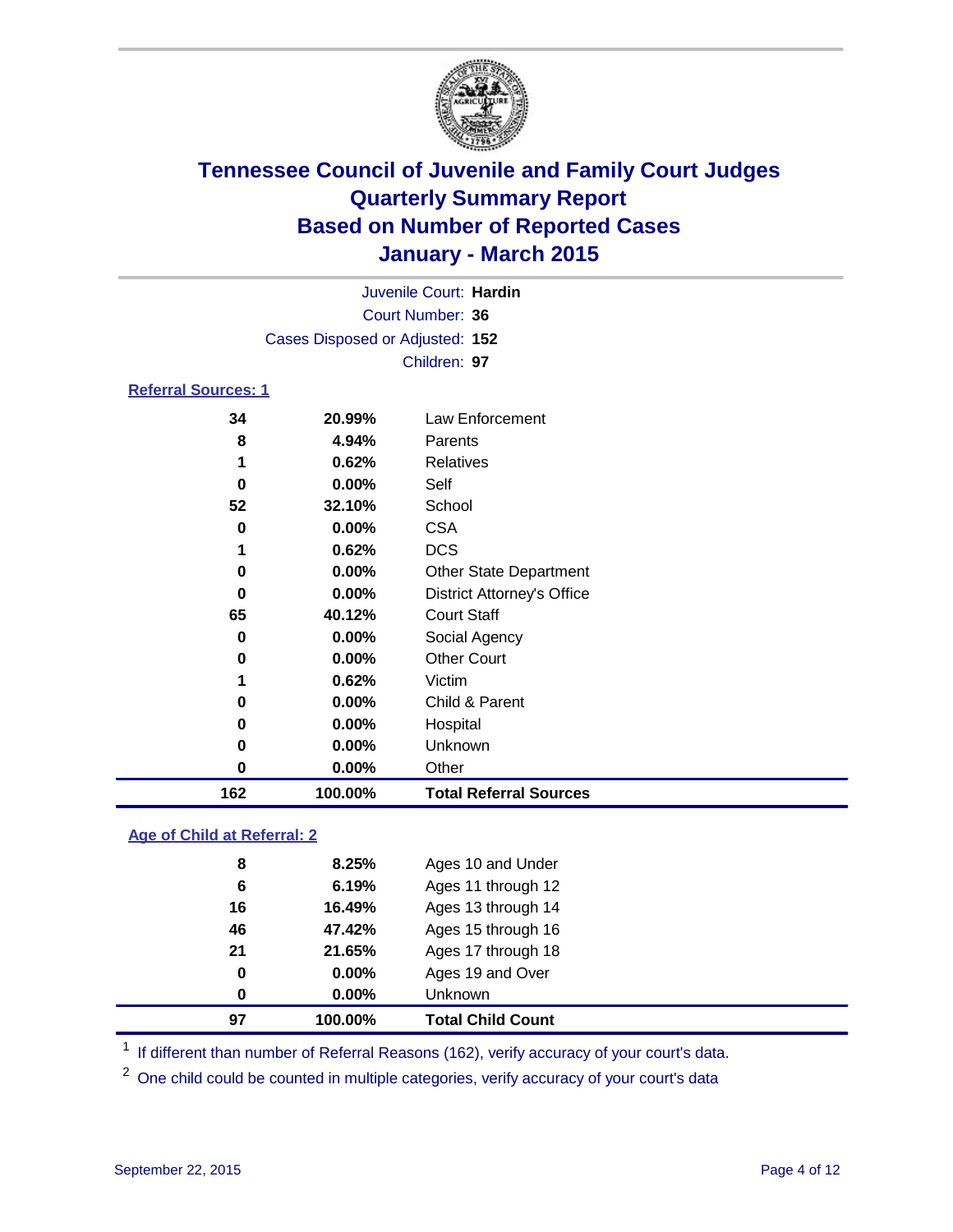

| Juvenile Court: Hardin                  |                                 |                          |  |  |  |
|-----------------------------------------|---------------------------------|--------------------------|--|--|--|
| Court Number: 36                        |                                 |                          |  |  |  |
|                                         | Cases Disposed or Adjusted: 152 |                          |  |  |  |
|                                         |                                 | Children: 97             |  |  |  |
| <b>Sex of Child: 1</b>                  |                                 |                          |  |  |  |
| 60                                      | 61.86%                          | Male                     |  |  |  |
| 37                                      | 38.14%                          | Female                   |  |  |  |
| $\bf{0}$                                | 0.00%                           | Unknown                  |  |  |  |
| 97                                      | 100.00%                         | <b>Total Child Count</b> |  |  |  |
| Race of Child: 1                        |                                 |                          |  |  |  |
| 86                                      | 88.66%                          | White                    |  |  |  |
| $\overline{7}$                          | 7.22%                           | African American         |  |  |  |
| $\bf{0}$                                | 0.00%                           | Native American          |  |  |  |
| 0                                       | 0.00%                           | Asian                    |  |  |  |
| 3                                       | 3.09%                           | Mixed                    |  |  |  |
| 1                                       | 1.03%                           | Unknown                  |  |  |  |
| 97                                      | 100.00%                         | <b>Total Child Count</b> |  |  |  |
| <b>Hispanic Origin: 1</b>               |                                 |                          |  |  |  |
| $\overline{2}$                          | 2.06%                           | Yes                      |  |  |  |
| 90                                      | 92.78%                          | <b>No</b>                |  |  |  |
| 5                                       | 5.15%                           | Unknown                  |  |  |  |
| 97                                      | 100.00%                         | <b>Total Child Count</b> |  |  |  |
| <b>School Enrollment of Children: 1</b> |                                 |                          |  |  |  |
| 92                                      | 94.85%                          | Yes                      |  |  |  |
| 4                                       | 4.12%                           | <b>No</b>                |  |  |  |
| 1                                       | 1.03%                           | Unknown                  |  |  |  |
| 97                                      | 100.00%                         | <b>Total Child Count</b> |  |  |  |

One child could be counted in multiple categories, verify accuracy of your court's data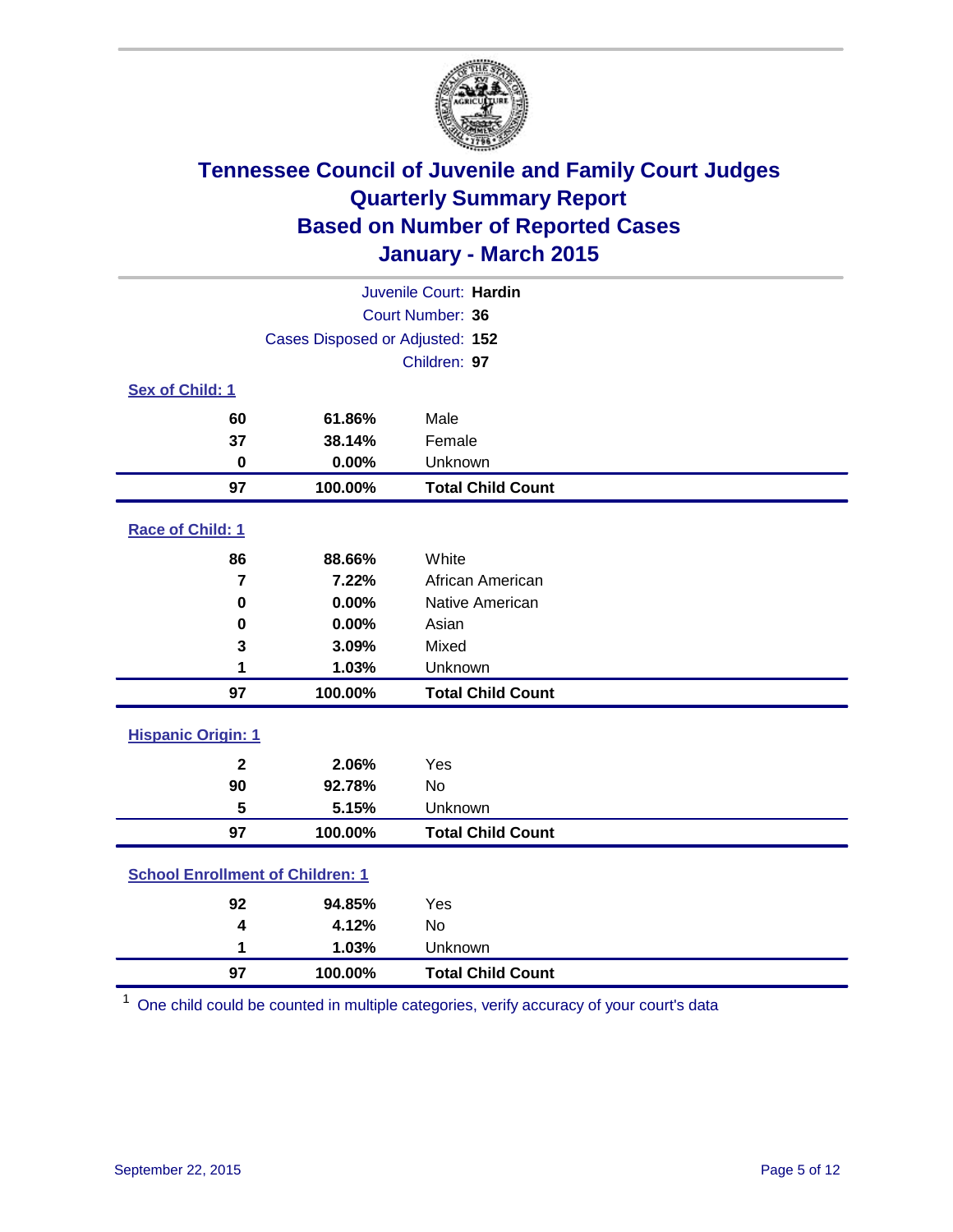

Court Number: **36** Juvenile Court: **Hardin** Cases Disposed or Adjusted: **152** Children: **97**

### **Living Arrangement of Child at Time of Referral: 1**

| 97           | 100.00%  | <b>Total Child Count</b>     |
|--------------|----------|------------------------------|
| 0            | $0.00\%$ | Other                        |
| 0            | $0.00\%$ | Unknown                      |
| 0            | $0.00\%$ | Independent                  |
| 0            | $0.00\%$ | In an Institution            |
| 0            | $0.00\%$ | In a Residential Center      |
| 0            | $0.00\%$ | In a Group Home              |
| 1            | $1.03\%$ | With Foster Family           |
| 0            | $0.00\%$ | <b>With Adoptive Parents</b> |
| 4            | 4.12%    | <b>With Relatives</b>        |
| 15           | 15.46%   | With Father                  |
| 46           | 47.42%   | With Mother                  |
| $\mathbf{2}$ | 2.06%    | With Mother and Stepfather   |
| 5            | 5.15%    | With Father and Stepmother   |
| 24           | 24.74%   | With Both Biological Parents |
|              |          |                              |

### **Type of Detention: 2**

| 0   | $0.00\%$ | Non-Secure Placement         |  |
|-----|----------|------------------------------|--|
| 0   | $0.00\%$ | Juvenile Detention Facility  |  |
| 0   | $0.00\%$ | Jail - Complete Separation   |  |
| 0   | 0.00%    | Jail - Partial Separation    |  |
| 0   | $0.00\%$ | Jail - No Separation         |  |
| 0   | $0.00\%$ | <b>Psychiatric Hospital</b>  |  |
| 1   | 0.66%    | Unknown                      |  |
| 151 | 99.34%   | Does Not Apply               |  |
| 0   | $0.00\%$ | Other                        |  |
| 152 | 100.00%  | <b>Total Detention Count</b> |  |

<sup>1</sup> One child could be counted in multiple categories, verify accuracy of your court's data

If different than number of Cases (152) verify accuracy of your court's data.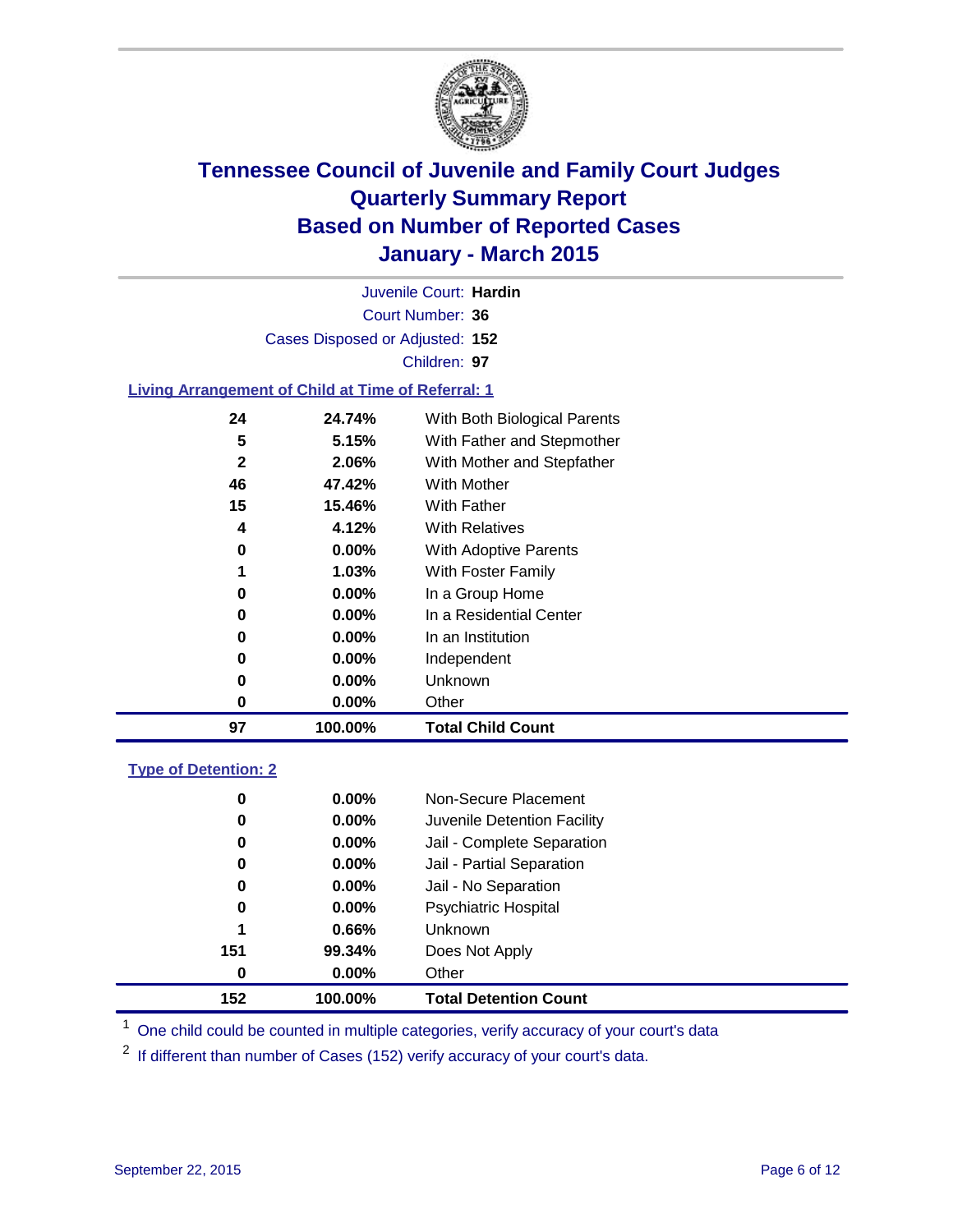

|                                                    | Juvenile Court: Hardin          |                                      |  |  |  |  |  |
|----------------------------------------------------|---------------------------------|--------------------------------------|--|--|--|--|--|
|                                                    | Court Number: 36                |                                      |  |  |  |  |  |
|                                                    | Cases Disposed or Adjusted: 152 |                                      |  |  |  |  |  |
| Children: 97                                       |                                 |                                      |  |  |  |  |  |
| <b>Placement After Secure Detention Hearing: 1</b> |                                 |                                      |  |  |  |  |  |
| 1                                                  | 0.66%                           | Returned to Prior Living Arrangement |  |  |  |  |  |
| 0                                                  | 0.00%                           | Juvenile Detention Facility          |  |  |  |  |  |
| 0                                                  | 0.00%                           | Jail                                 |  |  |  |  |  |
| 0                                                  | 0.00%                           | Shelter / Group Home                 |  |  |  |  |  |
| 0                                                  | 0.00%                           | <b>Foster Family Home</b>            |  |  |  |  |  |
| 0                                                  | 0.00%                           | <b>Psychiatric Hospital</b>          |  |  |  |  |  |
| O                                                  | 0.00%                           | Unknown                              |  |  |  |  |  |
| 151                                                | 99.34%                          | Does Not Apply                       |  |  |  |  |  |
| 0                                                  | 0.00%                           | Other                                |  |  |  |  |  |
| 152                                                | 100.00%                         | <b>Total Placement Count</b>         |  |  |  |  |  |
| <b>Intake Actions: 2</b>                           |                                 |                                      |  |  |  |  |  |
| 94                                                 | 58.02%                          | <b>Petition Filed</b>                |  |  |  |  |  |
| 0                                                  | 0.00%                           | <b>Motion Filed</b>                  |  |  |  |  |  |
| 0                                                  | 0.00%                           | <b>Citation Processed</b>            |  |  |  |  |  |
| 1                                                  | 0.62%                           | Notification of Paternity Processed  |  |  |  |  |  |
| 55                                                 | 33.95%                          | Scheduling of Judicial Review        |  |  |  |  |  |
| 0                                                  |                                 |                                      |  |  |  |  |  |
|                                                    | 0.00%                           | Scheduling of Administrative Review  |  |  |  |  |  |
| 0                                                  | 0.00%                           | Scheduling of Foster Care Review     |  |  |  |  |  |
| 0                                                  | 0.00%                           | <b>Unknown</b>                       |  |  |  |  |  |
| 2                                                  | 1.23%                           | Does Not Apply                       |  |  |  |  |  |

<sup>1</sup> If different than number of Cases (152) verify accuracy of your court's data.

**100.00% Total Intake Count**

<sup>2</sup> If different than number of Referral Reasons (162), verify accuracy of your court's data.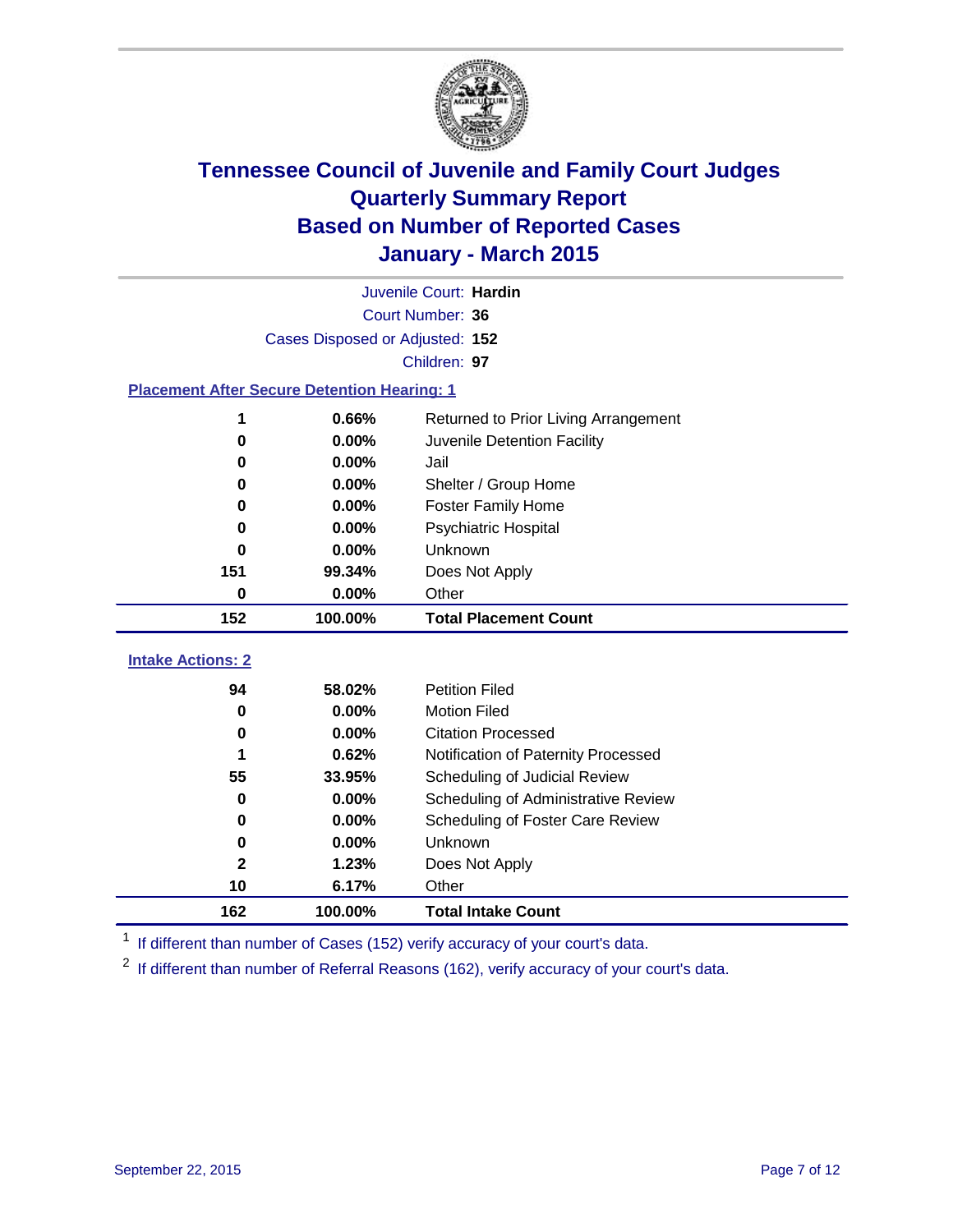

Court Number: **36** Juvenile Court: **Hardin** Cases Disposed or Adjusted: **152** Children: **97**

### **Last Grade Completed by Child: 1**

| 97          | 100.00%        | <b>Total Child Count</b> |
|-------------|----------------|--------------------------|
| 0           | 0.00%          | Other                    |
| 8           | 8.25%          | Unknown                  |
| 4           | 4.12%          | Never Attended School    |
| 0           | 0.00%          | Graduated                |
| 0           | 0.00%          | <b>GED</b>               |
| 0           | 0.00%          | Non-Graded Special Ed    |
| 0           | 0.00%          | 12th Grade               |
| 8           | 8.25%          | 11th Grade               |
| 21          | 21.65%         | 10th Grade               |
| $\bf{0}$    | 0.00%          | 9th Grade                |
| 18          | 18.56%         | 9th Grade                |
| $\mathbf 0$ | 0.00%          | 8th Grade                |
| 19          | 19.59%         | 8th Grade                |
| $\pmb{0}$   | 0.00%          | 7th Grade                |
| 6           | 6.19%          | 7th Grade                |
| 0           | 0.00%          | 6th Grade                |
| 0<br>6      | 0.00%<br>6.19% | 5th Grade<br>6th Grade   |
| 3           | 3.09%          | 5th Grade                |
| 0           | 0.00%          | 4th Grade                |
| 0           | 0.00%          | 4th Grade                |
| 0           | 0.00%          | 3rd Grade                |
| $\mathbf 2$ | 2.06%          | 3rd Grade                |
| 0           | 0.00%          | 2nd Grade                |
| 0           | 0.00%          | 2nd Grade                |
| 0           | 0.00%          | 1st Grade                |
| $\mathbf 2$ | 2.06%          | 1st Grade                |
| 0           | 0.00%          | Kindergarten             |
| 0           | 0.00%          | Preschool                |
| 0           | 0.00%          | Too Young for School     |
|             |                |                          |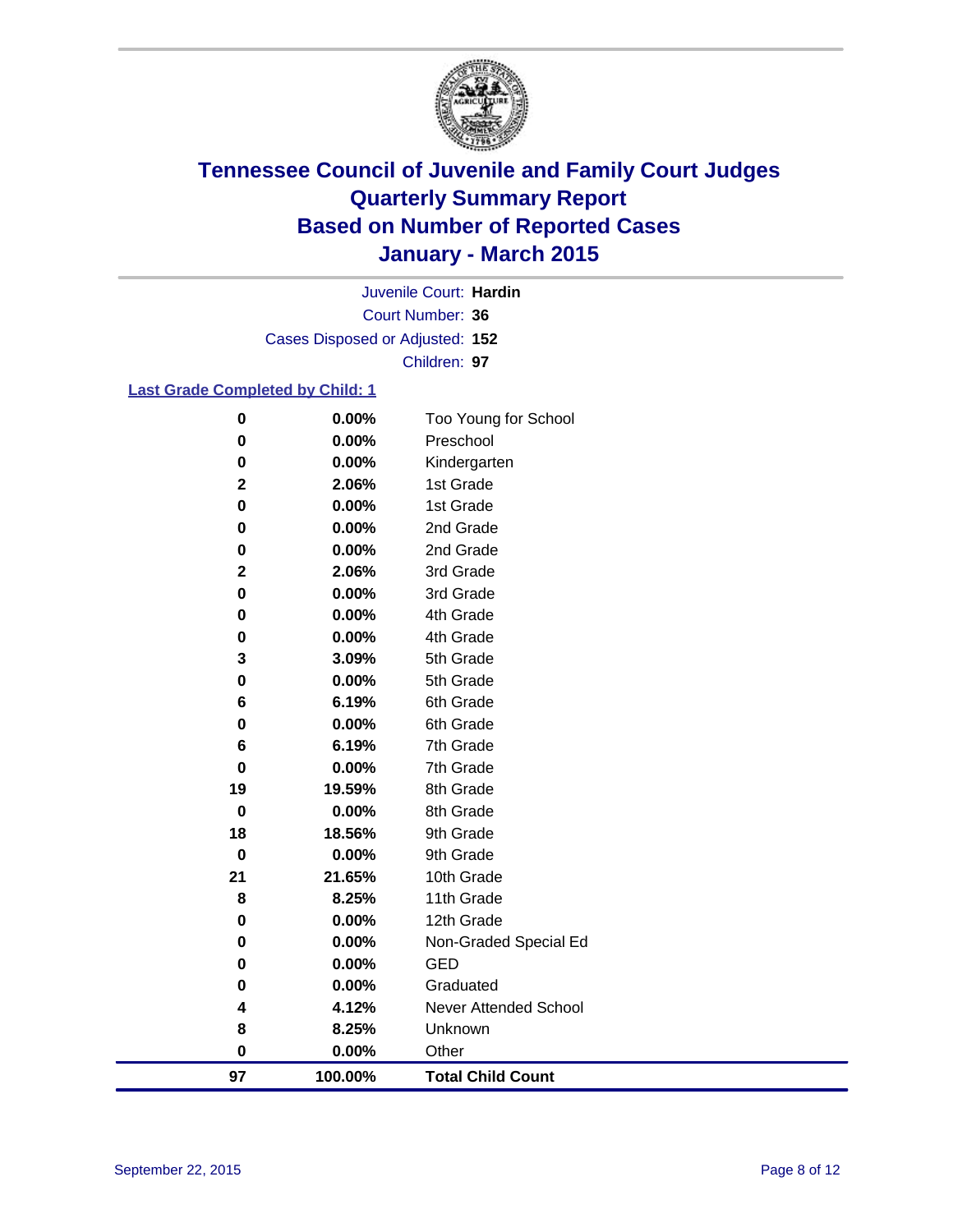

|    |                                         | Juvenile Court: Hardin                                                                  |  |  |  |
|----|-----------------------------------------|-----------------------------------------------------------------------------------------|--|--|--|
|    |                                         | Court Number: 36                                                                        |  |  |  |
|    | Cases Disposed or Adjusted: 152         |                                                                                         |  |  |  |
|    |                                         | Children: 97                                                                            |  |  |  |
|    | <b>Enrolled in Special Education: 1</b> |                                                                                         |  |  |  |
| 3  | 3.09%                                   | Yes                                                                                     |  |  |  |
| 79 | 81.44%                                  | No                                                                                      |  |  |  |
| 15 | 15.46%                                  | Unknown                                                                                 |  |  |  |
| 97 | 100.00%                                 | <b>Total Child Count</b>                                                                |  |  |  |
|    |                                         | One child could be counted in multiple categories, verify accuracy of your court's data |  |  |  |

**Action Executed By: 1**

| 162                          | 100.00% | <b>Total Action Count</b> |
|------------------------------|---------|---------------------------|
| $\bf{0}$                     | 0.00%   | Unknown                   |
| 0                            | 0.00%   | Other                     |
| 1                            | 0.62%   | <b>YSO</b>                |
| 0                            | 0.00%   | Magistrate                |
| 161                          | 99.38%  | Judge                     |
| <u>Action Executed By: 1</u> |         |                           |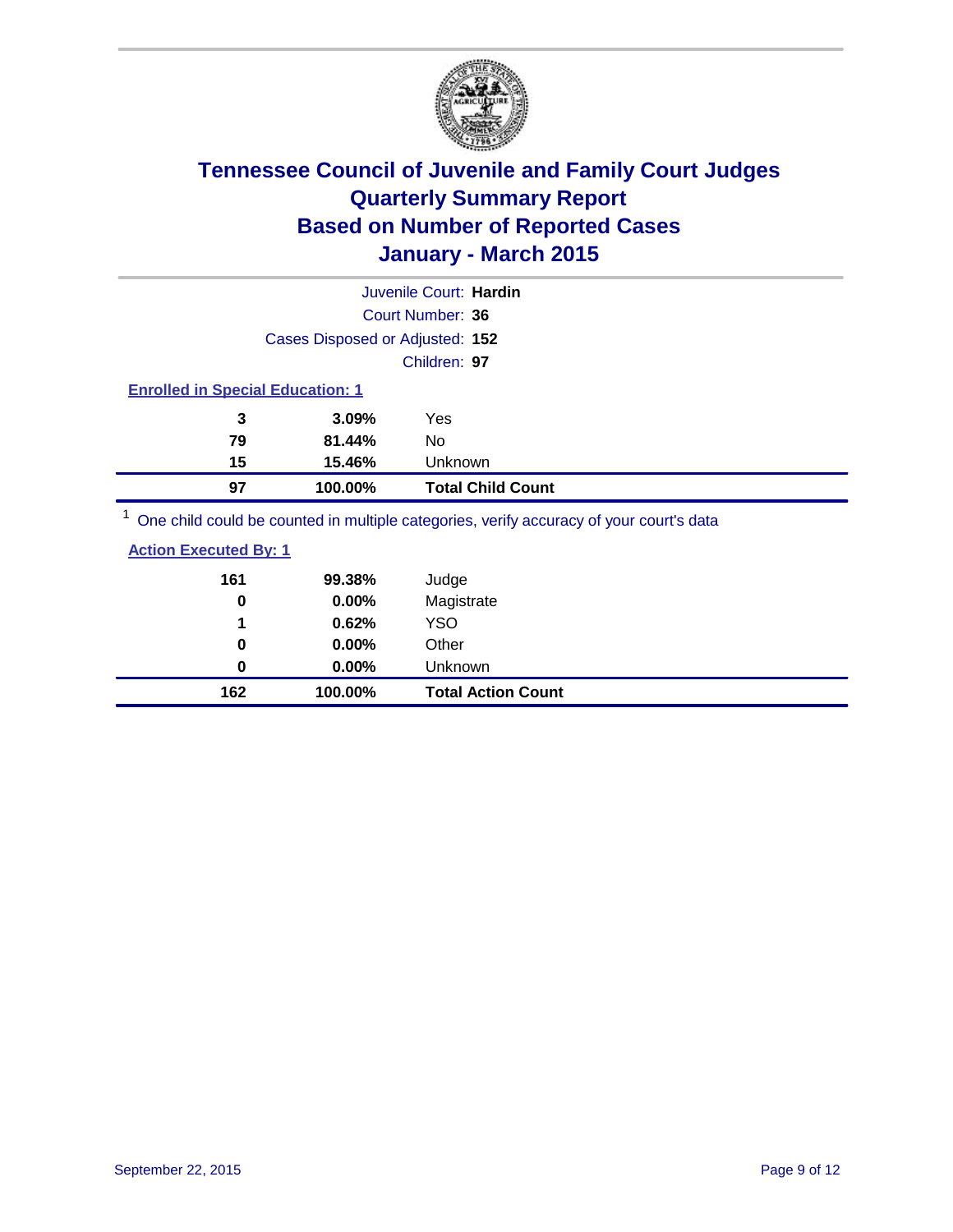

Court Number: **36** Juvenile Court: **Hardin** Cases Disposed or Adjusted: **152** Children: **97**

### **Formal / Informal Actions: 1**

| 39  | 24.07%   | Dismissed                                        |
|-----|----------|--------------------------------------------------|
| 5   | $3.09\%$ | Retired / Nolle Prosequi                         |
| 37  | 22.84%   | <b>Complaint Substantiated Delinquent</b>        |
| 7   | 4.32%    | <b>Complaint Substantiated Status Offender</b>   |
| 4   | 2.47%    | <b>Complaint Substantiated Dependent/Neglect</b> |
| 0   | $0.00\%$ | <b>Complaint Substantiated Abused</b>            |
| 0   | $0.00\%$ | <b>Complaint Substantiated Mentally III</b>      |
| 0   | $0.00\%$ | Informal Adjustment                              |
| 0   | $0.00\%$ | <b>Pretrial Diversion</b>                        |
| 0   | $0.00\%$ | <b>Transfer to Adult Court Hearing</b>           |
| 0   | $0.00\%$ | Charges Cleared by Transfer to Adult Court       |
| 0   | $0.00\%$ | Special Proceeding                               |
| 10  | 6.17%    | <b>Review Concluded</b>                          |
| 57  | 35.19%   | Case Held Open                                   |
| 3   | 1.85%    | Other                                            |
| 0   | $0.00\%$ | <b>Unknown</b>                                   |
| 162 | 100.00%  | <b>Total Action Count</b>                        |

<sup>1</sup> If different than number of Referral Reasons (162), verify accuracy of your court's data.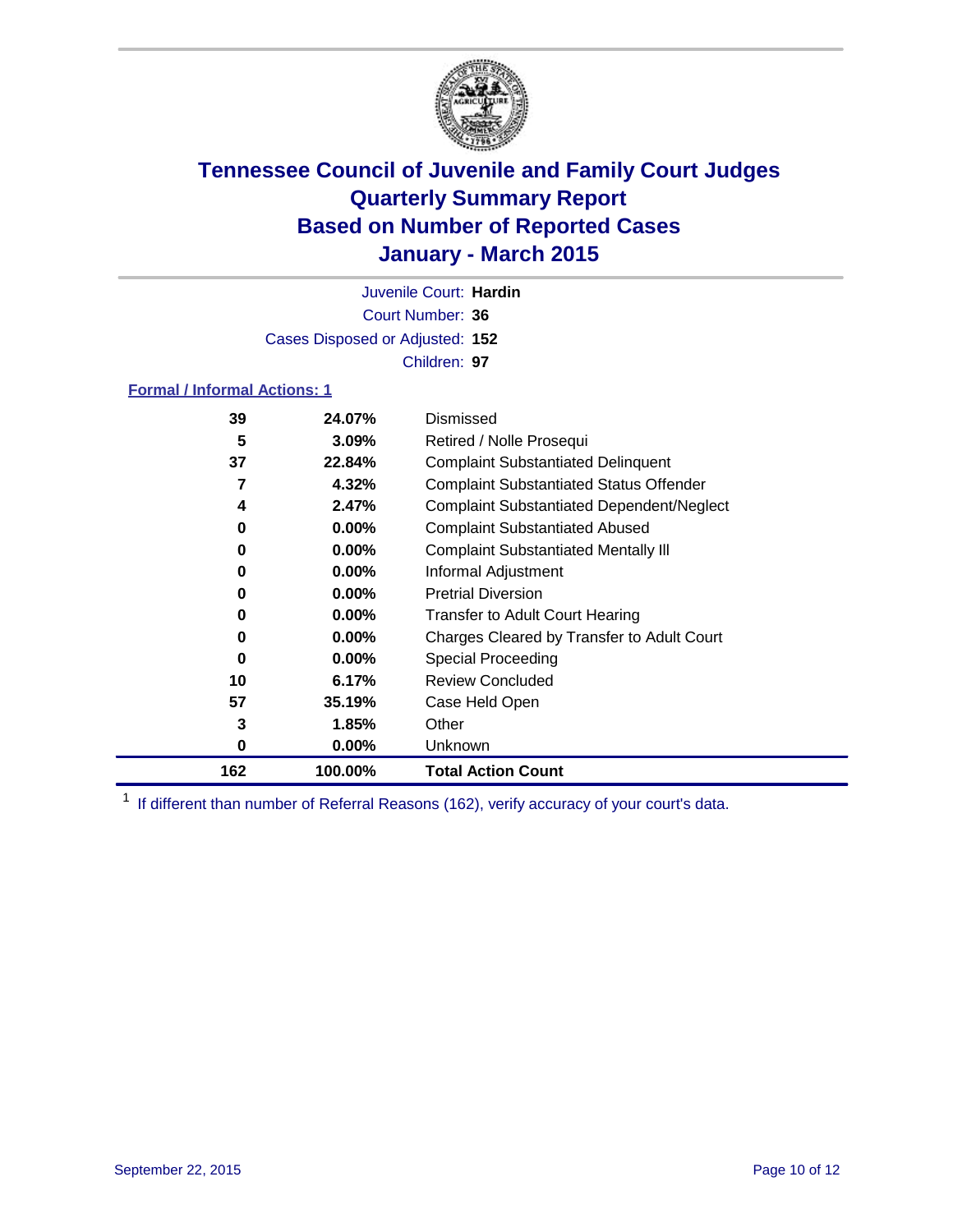

|                       |                                 | Juvenile Court: Hardin                                |
|-----------------------|---------------------------------|-------------------------------------------------------|
|                       |                                 | <b>Court Number: 36</b>                               |
|                       | Cases Disposed or Adjusted: 152 |                                                       |
|                       |                                 | Children: 97                                          |
| <b>Case Outcomes:</b> |                                 | There can be multiple outcomes for one child or case. |
| 39                    | 13.73%                          | <b>Case Dismissed</b>                                 |
| 0                     | 0.00%                           | Case Retired or Nolle Prosequi                        |
| 0                     | 0.00%                           | Warned / Counseled                                    |
| 67                    | 23.59%                          | Held Open For Review                                  |
| $\mathbf{2}$          | 0.70%                           | Supervision / Probation to Juvenile Court             |
| 0                     | 0.00%                           | <b>Probation to Parents</b>                           |
| 2                     | 0.70%                           | Referral to Another Entity for Supervision / Service  |
| 13                    | 4.58%                           | Referred for Mental Health Counseling                 |
| 2                     | 0.70%                           | Referred for Alcohol and Drug Counseling              |
| 0                     | 0.00%                           | <b>Referred to Alternative School</b>                 |
| 0                     | 0.00%                           | Referred to Private Child Agency                      |
| 0                     | 0.00%                           | Referred to Defensive Driving School                  |
| 0                     | 0.00%                           | Referred to Alcohol Safety School                     |
| 8                     | 2.82%                           | Referred to Juvenile Court Education-Based Program    |
| 1                     | 0.35%                           | Driver's License Held Informally                      |
| 0                     | 0.00%                           | <b>Voluntary Placement with DMHMR</b>                 |
| 0                     | 0.00%                           | <b>Private Mental Health Placement</b>                |
| 0                     | 0.00%                           | <b>Private MR Placement</b>                           |
| 0                     | 0.00%                           | Placement with City/County Agency/Facility            |
| 0                     | 0.00%                           | Placement with Relative / Other Individual            |
| 6                     | 2.11%                           | Fine                                                  |
| 14                    | 4.93%                           | <b>Public Service</b>                                 |
| 13                    | 4.58%                           | Restitution                                           |
| 0                     | 0.00%                           | <b>Runaway Returned</b>                               |
| 25                    | 8.80%                           | No Contact Order                                      |
| 0                     | 0.00%                           | Injunction Other than No Contact Order                |
| 0                     | 0.00%                           | <b>House Arrest</b>                                   |
|                       | 0.35%                           | <b>Court Defined Curfew</b>                           |
| 4                     | 1.41%                           | Dismissed from Informal Adjustment                    |
| 0                     | 0.00%                           | <b>Dismissed from Pretrial Diversion</b>              |
| 0                     | 0.00%                           | Released from Probation                               |
| 0                     | 0.00%                           | <b>Transferred to Adult Court</b>                     |
| 0                     | 0.00%                           | <b>DMHMR Involuntary Commitment</b>                   |
| 0                     | $0.00\%$                        | <b>DCS Commitment - Determinate</b>                   |